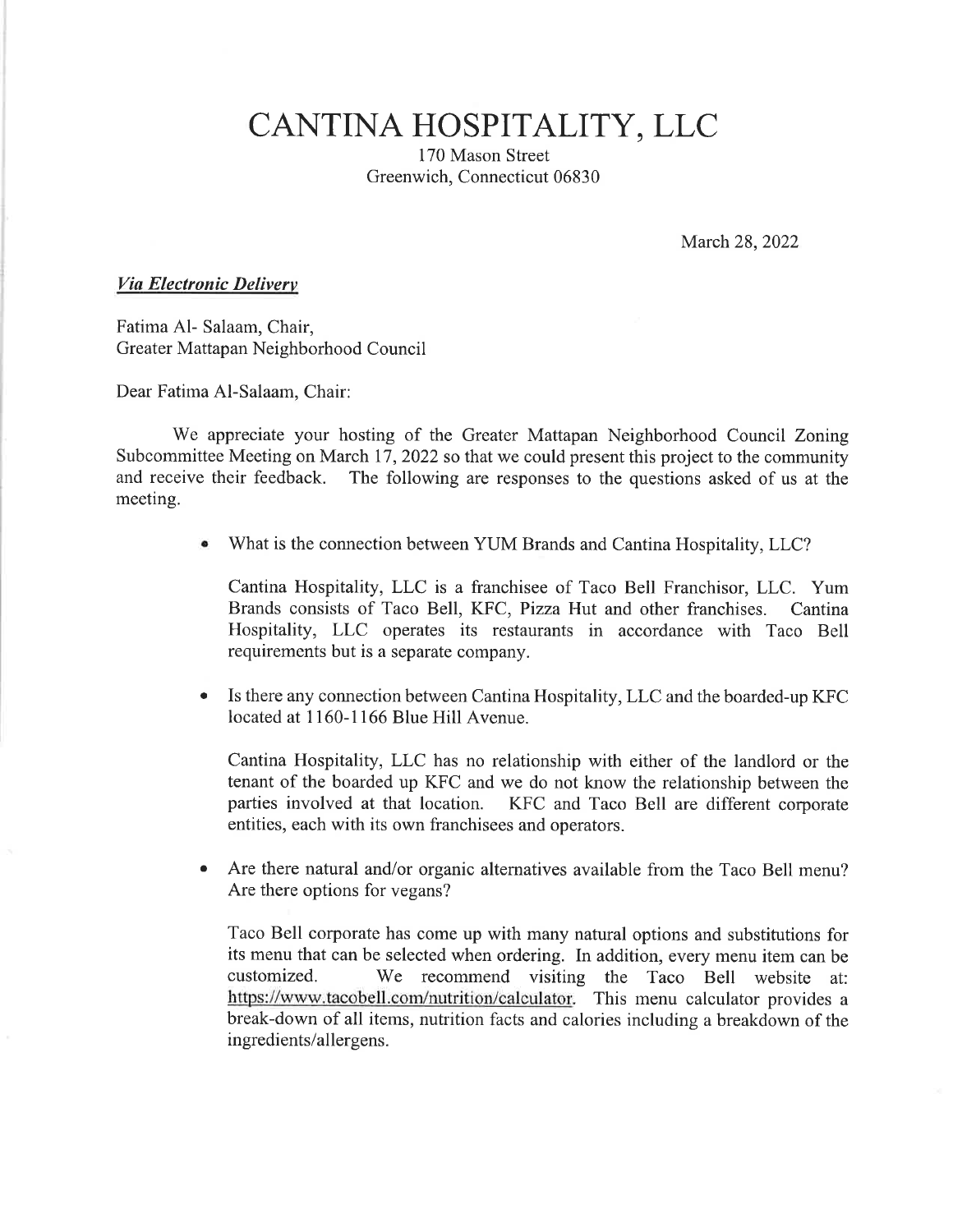a Does the online health calculator translate into other languages?

The Taco Bell nutrition calculator does not offer content in multiple languages. However, most translation software programs can be used to convert text and other content to the preferred language

What community benefits will arise out of this project? Will you hire from the local community?

Cantina Hospitality, LLC will hire from the local communities. Cantina Hospitality,LLC will employ a total of 35 employees at this location as follows:

- 1 restaurant general manager
- o <sup>2</sup>assistant general managers
- 5 shift leaders
- o 15 full time team members
- 12 part time team members

Cantina Hospitality, LLC offers competitive wages and benefits which include, by way of example, the following starting wage ranges:

- o Restaurant general manager: \$50,000 \$65,000 /yr
- o Assistant general manager: \$45,000 \$50,000 /yr
- o Shift leader: \$16.00 \$18.00/hr
- o Team Members: 514.25 \$16.00/hr

The Area Coach of this location is Jamal Mercer and the current Area Coach for Cantina Hospitality, LLC's locations in the Boston market. Jamal Mercer started his career with Cantina Hospitality, LLC four years ago as a shift leader. Jamal's efforts and desire to continue furthering his career with Cantina Hospitality, LLC has made him an essential messenger of the company's message of "People First". Jamal moved to Connecticut in 202L and in 2022 he moved his whole family to Boston. Jamal is fundamental to the company's continued growth the Boston market. As an Area Coach, Jamal has multi-unit responsibility in the Boston market.

 $\bullet$ There was a boycott in 2001 regarding human rights violation and poor pay. Is there any racial demographic on who has received the grants and if they have gone to environmental justice community  $-$  can you give us examples of donations to groups that reflect the nature of the community?

The incident referenced in 2001 was over 20 years ago and was prior to our Company's formation as a Taco Bell franchisee. Cantina Hospitality, LLC does not know who was involved in the incident and it does not have any information regarding the questions posed. As previously stated above, Cantina Hospitality, LLC pays competitive wages and benefits.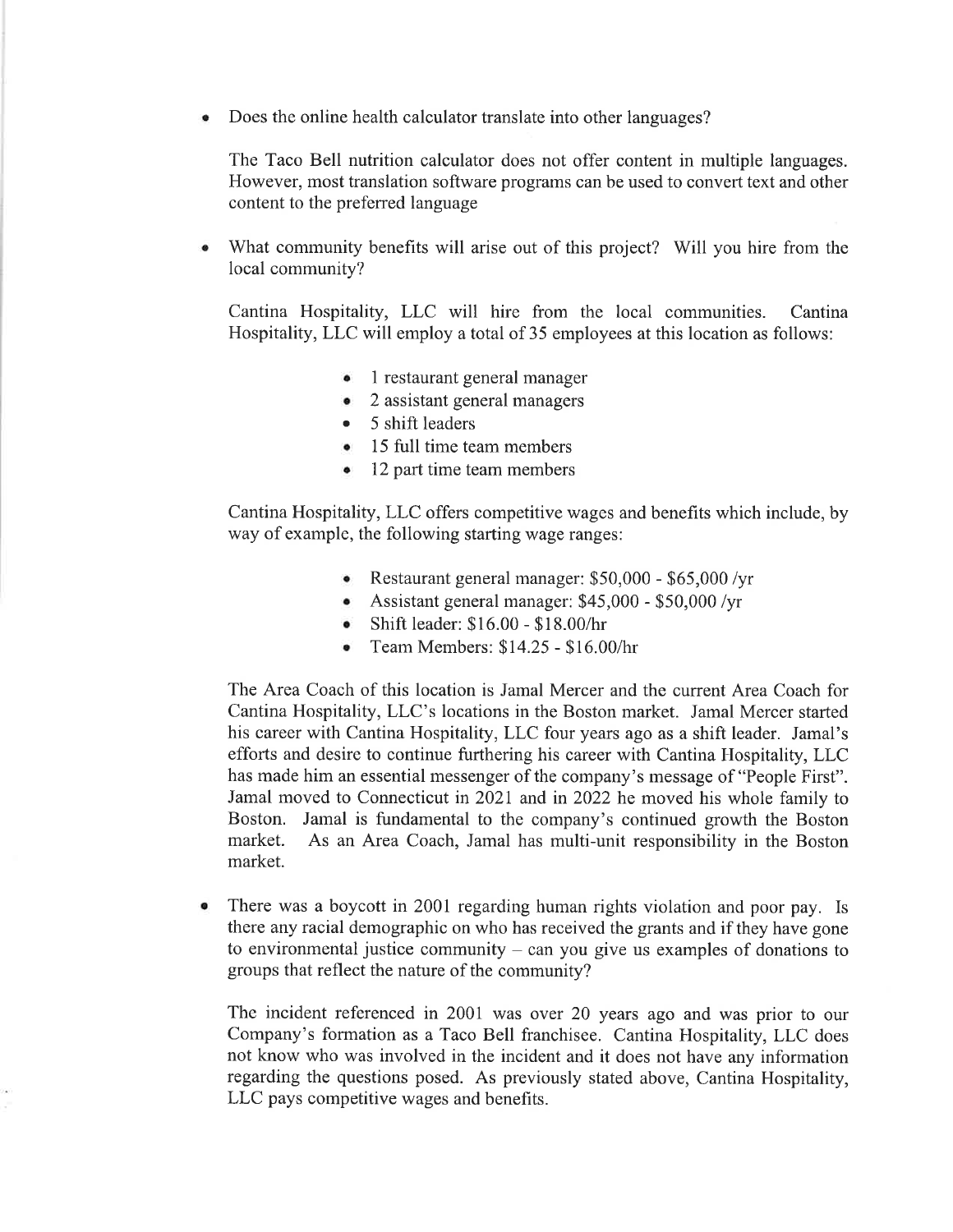Is Cantina Hospitality, LLC open to working with local businesses and the community? a

Every community served by Cantina Hospitality,LLC is different and rather than use a "cookie-cutter" approach to connecting and supporting our local communities, Cantina Hospitality,LLC relies on its local managers to make choices on a local level about how best to support the community. Cantina Hospitality, LLC believes in local, neighborhood-level partnerships and relationships that are mutually beneficial.

Were other neighborhoods considered for this Taco Bell location? a

Yes, other neighborhoods were considered and continue to be considered for additional Taco Bell restaurant locations. Cantina Hospitality, LLC is developing within the greater Boston area and will continue to evaluate additional locations. Cantina Hospitality, LLC believes this location to be an excellent location for <sup>a</sup> Taco Bell with drive thru.

- What research was conducted in determining that this location is the right location for this Taco Bell restaurant? o
	- The reports and data generated by Cantina Hospitality, LLC's development software and site selection platform is proprietary and confidential, but the data used by Cantina Hospitality, LLC to identify potential sites comes from public sources that are available to the general public which include demographics reports, population density and traffic counts and on-site visits by senior management and operations.
- What is the difference operationally without a drive thru?

This project will not work without a drive thru

What are the plans for security at the Taco Bell restaurant for late night hours? o

The restaurant will have 16 security cameras (interior and exterior) installed for constant monitoring of the restaurant and surrounding area. The to be installed security system is provided through a national security service provider. The security system will maintain an emergency police contact button installed at the location. In addition, the parking lot will be illuminated by state-of-the-art LED lights and will be lit from sundown to one hour after closing.

Are you willing to re-evaluate your business hours? a

We are seeking our normal operating hours of 8am -1am Su-Thur and 8am - 2am Fri-Sat with the dining room closing at 10pm each day. We will re-evaluate our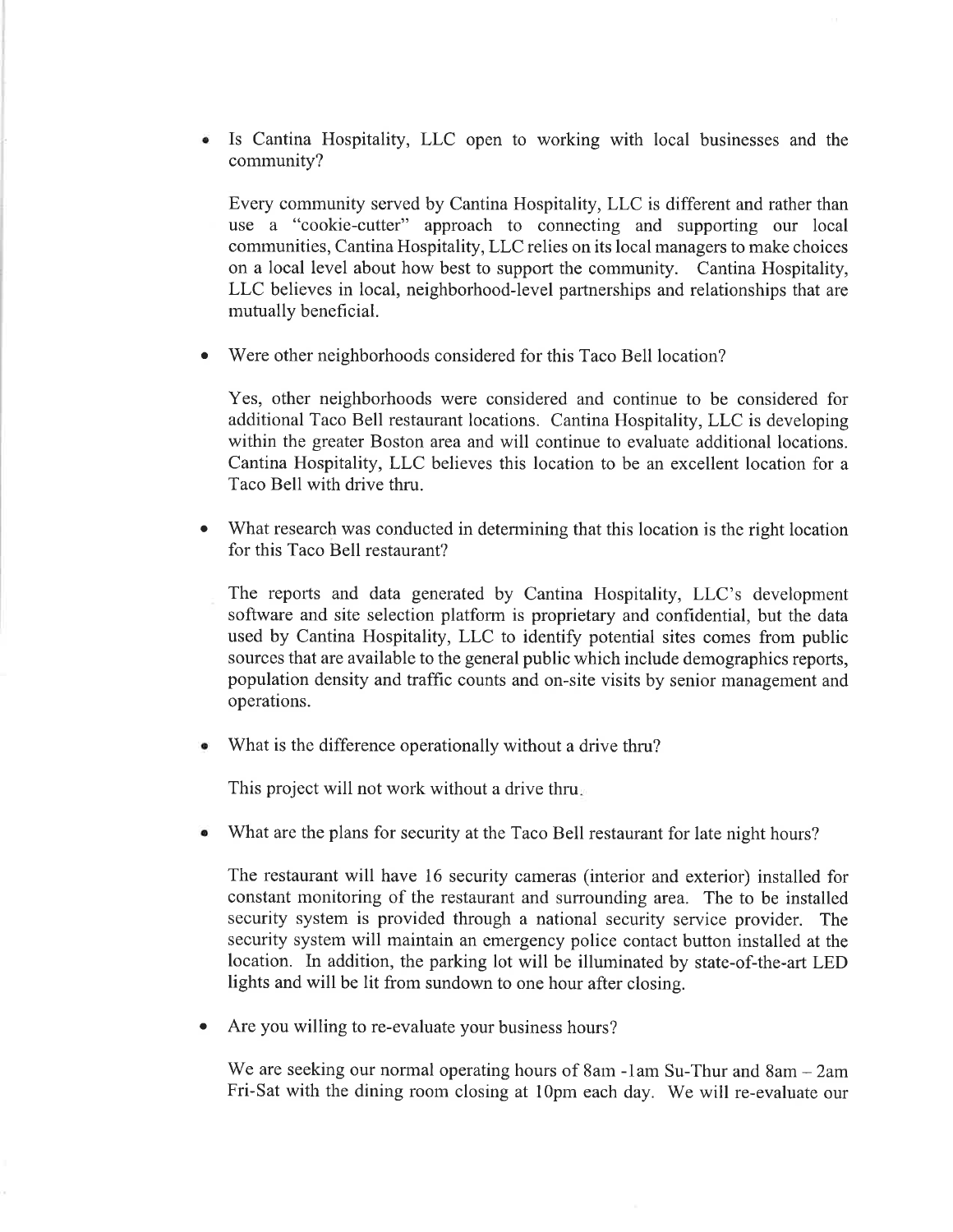business hours based on the staffing requirements, business and neighborhood considerations.

We note that the following operators have the following hours of operation.

| <b>Hyde Park</b><br>McDonald's:<br>Burger King: | 6AM to 1AM 7 days a week.<br>6AM to 12AM 7 days a week |
|-------------------------------------------------|--------------------------------------------------------|
| <b>Mattapan</b><br>Burger King:                 | 6AM to 11:PM 7 days a week                             |
| Roslindale                                      |                                                        |
| Wendy's:                                        | 6AM to 1AM 7 days a week                               |
| KFC:                                            | 10AM to11PM weekdays and open till 12AM Friday and     |
| McDonald's:                                     | Saturday nights<br>7AM to 12AM 7 days a week           |

## **Dorchester**

Burger King: 6AM to 1lPM 7 days a week

a Will you be serving alcohol at this location?

No alcohol will be served at this location.

a Can you provide background on the Boston Herald article?

The article in question pertains to Cantina Hospitality's location being opened in South Boston. This location is an inline space that will not be serving alcohol.

<sup>o</sup> How will trash be handled at this location?

All trash will be stored in an exterior dumpster which will be enclosed with <sup>a</sup> secured fence with gate. Cantina Hospitality, LLC will contract a professional trash removal service that services the local community to remove all trash from the restaurant on a regular basis in accordance with applicable laws.

In addition to the above responses, and while we understand the concerns expressed at the Greater Mattapan Neighborhood Council Zoning Subcommittee Meeting on March 17,2022, we believe in our business and the benefits it provides to diverse communities all across the world. Further, we believe in providing jobs to local communities and then nurturing those individuals so that they can grow within the business and we believe that the Taco Bell menu is diverse enough to provide options to those who want a healthy and satisfying meal at an affordable price.